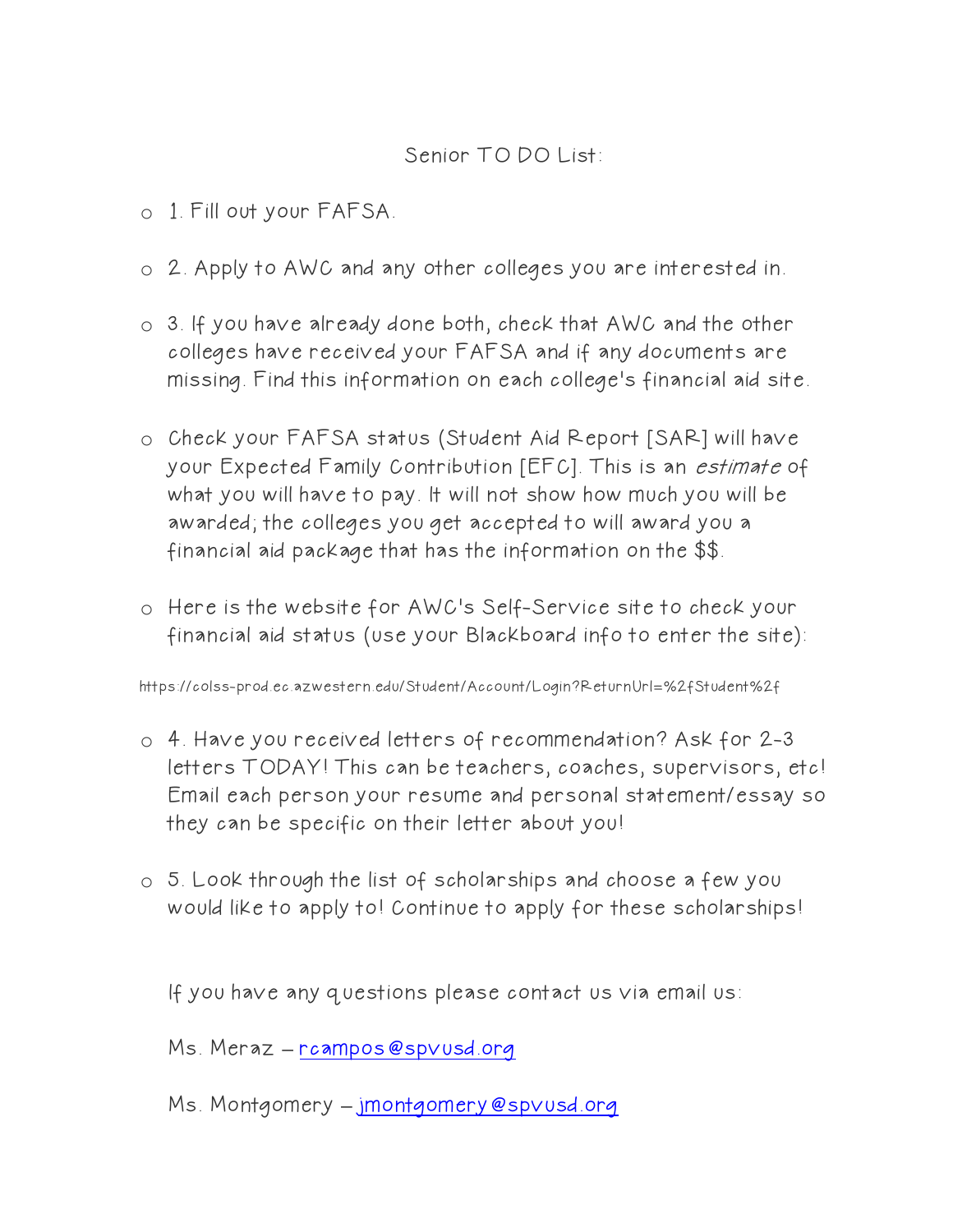# IMPERIAL COUNTY SCHOLARSHIPS

Claddagh Club of Imperial Valley Irish-American Friendship Club Educational Scholarship

Applicants must be a U.S. Citizen, graduating senior with a minimum 3.5 G.P.A. and planning to attend College in Fall of 2020. Application is now available in the counseling center or you may download here [Cladagh Club](https://www.brawleyhigh.org/cms/lib/CA01902259/Centricity/Domain/62/Claddagh%20Club%20of%20Imperial%20Valley%20app.pdf)  [of Imperial Valley App](https://www.brawleyhigh.org/cms/lib/CA01902259/Centricity/Domain/62/Claddagh%20Club%20of%20Imperial%20Valley%20app.pdf) (You must submit application to their office or must be mailed in and received by Friday, March 20, 2020).

### Imperial County Teachers Uniserv (CTA)

for high school graduating seniors who are attending a public high school, with a GPA of 3.0 or higher, permanent residence within Imperial County, and will pursue further education or vocational training after high school. Applications must be in the UNISERV office by 5:00pm on March 26, 2020. Incomplete or late applications will not be considered! Copies of application are available in the counseling center or you may download a copy here [Imperial County Uniserv App](https://www.brawleyhigh.org/cms/lib/CA01902259/Centricity/Domain/62/Imperial%20County%20Teachers%20Uniserv%20app.pdf) Deadline to submit application to office is March 26, 2020.

Region 18 Association of California School Administrators and the San Diego County School Boards Association Scholarship Are pleased to offer 10 \$1000.00 Scholarships for high school seniors who meet the following criteria: Show proven academic success with at least a 3.3 cumulative grade point average, are involved in community service, who may not necessarily qualify for other financial aid, and are pursuing a career in education as a teacher or other certificated employee. Application is now available in the counseling center or you can download application here [Region 18 ASCA San Diego County](https://www.brawleyhigh.org/cms/lib/CA01902259/Centricity/Domain/62/Region%2018%20ACSA%20San%20Diego%20County%20scholarship%20app.pdf)  [App.](https://www.brawleyhigh.org/cms/lib/CA01902259/Centricity/Domain/62/Region%2018%20ACSA%20San%20Diego%20County%20scholarship%20app.pdf) Application packets must be postmarked on or before Monday, March 31, 2020**.**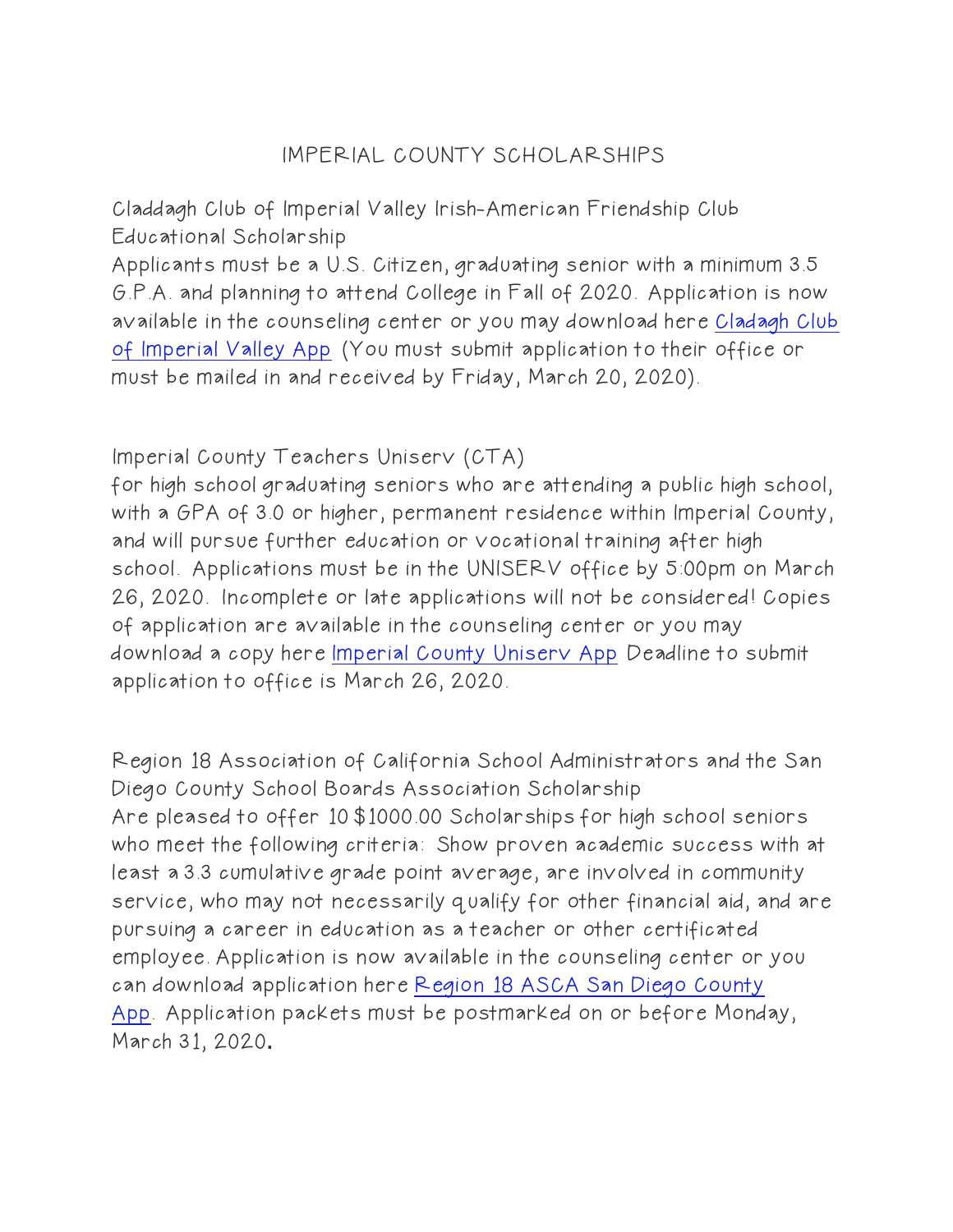2020 Imperial County Farm Bureau Scholarship

To residents of Imperial County who have chosen a field of study that supports their goal of an agriculture-related career. Open to high school seniors who will be attending college full-time in the fall. Minimum 2.5 G.P.A. needed to apply. Application must be mailed and received no later than 5pm, Friday, April 10, 2020. You may pick up a copy of application in the counseling center or download here [Imperial Valley](https://www.brawleyhigh.org/cms/lib/CA01902259/Centricity/Domain/62/2020%20Imperial%20County%20Farm%20Bureau%20Scholarship%20App.pdf)  [Farm Bureau App](https://www.brawleyhigh.org/cms/lib/CA01902259/Centricity/Domain/62/2020%20Imperial%20County%20Farm%20Bureau%20Scholarship%20App.pdf)

#### CAA Youth Scholarship Program

Promotes goodwill and the partnership between the electronic security and fire systems industries and law enforcement and fire service first responders. The program awards scholarship awards to their deserving sons or daughters who will attend a four-year college or university. Applications may be submitted through CAA's online portal at [www.caaonline.org](http://www.caaonline.org/) or by mail. You can dowload application here [CAA](https://www.brawleyhigh.org/cms/lib/CA01902259/Centricity/Domain/62/CAA%202020%20Youth%20Scholarship.pdf)  [Youth Scholarship App](https://www.brawleyhigh.org/cms/lib/CA01902259/Centricity/Domain/62/CAA%202020%20Youth%20Scholarship.pdf) or pick up a copy in the counseling center. Deadline to apply online or mail in is April 10, 2020.

#### MANA de Imperial Valley Scholarship

MANA, a National Latina Organization, is proud to offer competitive college and university scholarships to local Imperial Valley high school graduates. Be a student who is committed to supportin the mission of MANA de Imperial Valley. Must have a minimum 2.75 G.P.A. and have plans to transfer to a four year U.S. accredited institution or technical college during the 2020-2021 academic year. Applications are fillable and may be downloaded at [www.ivmana.org](http://www.ivmana.org/) or a paper application may be picked up in our counseling center. Completed applications with attachments are to be emailed to ivmanascholar@gmail.com or mailed to: P.O. Box 2945 El Centro, CA 92244.Application must be postmarked no later than April 20, 2020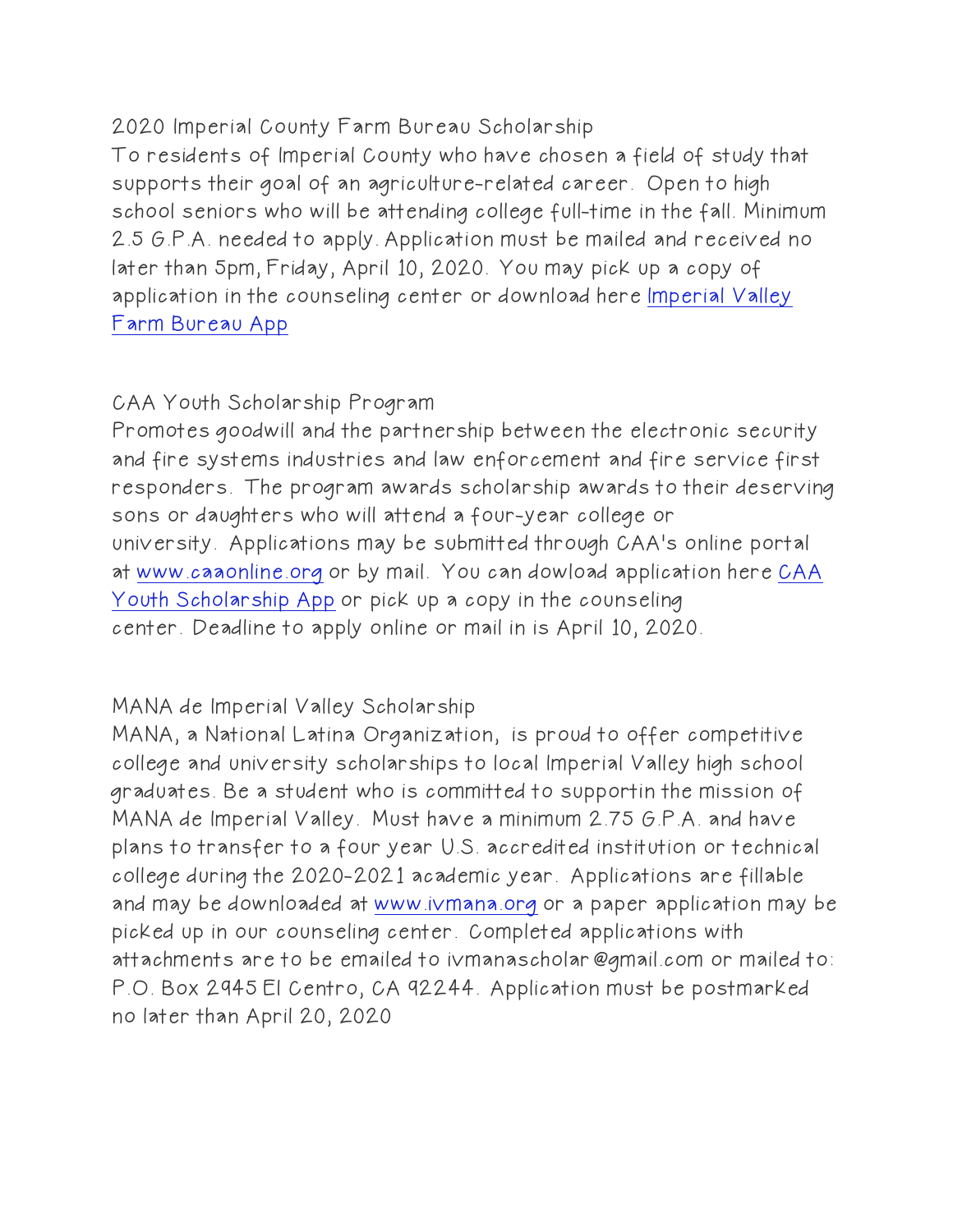Association of California School Administrators Scholarship (Region 18 Imperial Valley Charter)

For students who have been accepted to a four-year university/college or students planning to attend Imperial Valley College. Two \$500.00 scholarships to students from each public Imperial County Comprehensive High School and one \$250 scholarship to a student at each accredited Continuation High School will be awarded. Application is now available in the counseling center or you may download a copy here [ACSA Imperial Valley App](https://www.brawleyhigh.org/cms/lib/CA01902259/Centricity/Domain/62/ACSA%20Scholarship%20Imperial%20Valley.pdf) (Deadline to return application to counseling center is April 24, 2020)

Wildcat Women Scholarship Foundation

Wildcat Women is offering scholarships to graduating senior women from Brawley Union High School and one senior woman from Desert Valley High School. Four scholarships of \$1,000 each to BUHS or DVHS senior women with a GPA of 2.2 or better. The application is available as a Google form. You may also get more information regarding scholarship info sheet in the counseling center. (Deadline to submit application if Friday, April 24,2020) Please use a personal email when applying, not your school email. The following link will take you directly to the google form <https://forms.gle/RzrxBstgpXAkBhut5>

Robert Anderson 2020 Community Service Scholarship Applicant must be accepted to a four-year university, planning to pursue a bachelor's degree, and have done community service. Application is now available in the counseling center or you may download a copy here [Robert Anderson Application](https://www.brawleyhigh.org/cms/lib/CA01902259/Centricity/Domain/62/Robert%20Anderson%20app%202020.pdf)(Deadline to postmark and mail in application is Friday, April 25, 2020).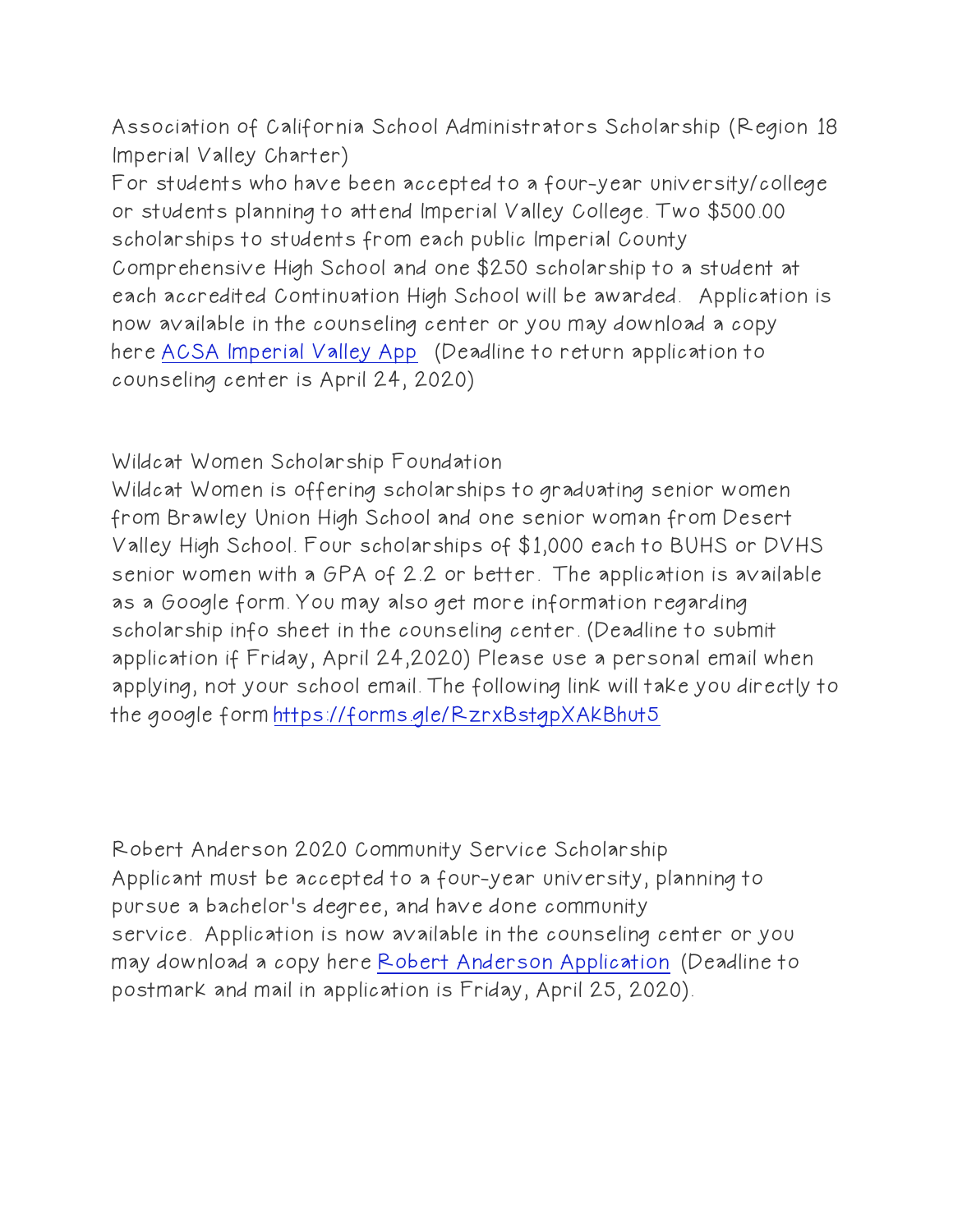California Beet Growers Association Scholarship \$500 scholarhsip offered by CBGA to a qualified agricultural student. Applicant shall be committed to pursuing a bachelor's degree in agriculture, including ag economics, ag management, plant science or entomology. Applicants shall write an essay of 500 words or less outlining their educational and career plans and explaining why they have chosen to pursue a career in agriculture. Applications and supporting materials and essays, must be mailed and postmarked no later than April 25th to the address on the application. You may pick up an application in counseling center of download a copy here [CBGA Scholarship App](https://www.brawleyhigh.org/cms/lib/CA01902259/Centricity/Domain/62/CBGA%20Scholarship%202020.docx)

Republic Services of Imperial Valley 2020 Scholarship Three \$1000 scholarships will be awarded to Brawley Union High School Seniors. To be eligible to apply student must be planning to attend a community college, technical school, or university and have a minimum 3.0 G.P.A. You may download application here [Republic Services](https://www.brawleyhigh.org/cms/lib/CA01902259/Centricity/Domain/62/Republic%20Services%20App%202020.pdf)  [Application](https://www.brawleyhigh.org/cms/lib/CA01902259/Centricity/Domain/62/Republic%20Services%20App%202020.pdf) or pick up a copy in the counseling center.(Deadline to apply and return application to counseling center is April 30, 2020)

# P.E.O. (Chapter BS) Scholarship

For a female student seeking higher education. Been accepted to a four year college. Application is now available in the counseling center or maybe downloaded here [PEO Scholarship App](https://www.brawleyhigh.org/cms/lib/CA01902259/Centricity/Domain/62/PEOScholarshipApplication2020.pdf) (Deadline to apply and turn in application to our counseling center is May 1, 2020 by 4 pm.)